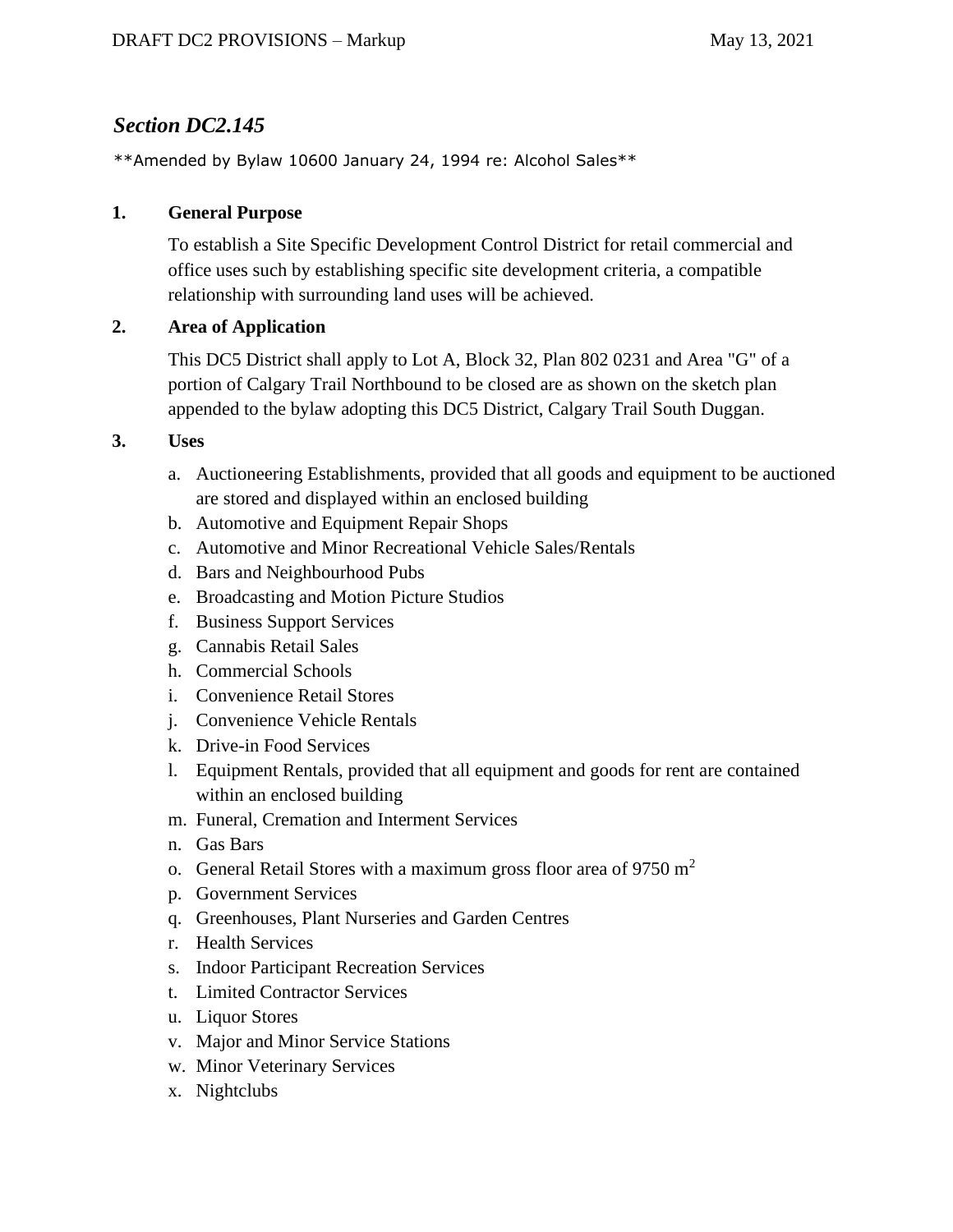- y. Outdoor Participant Recreation Services
- z. Personal Service Shops
- aa. Private Clubs
- bb. Professional, Financial and Office Support Services
- cc. Public Library and Cultural Exhibits
- dd. Rapid Drive-through Vehicle Services
- ee. Restaurants
- ff. Speciality Food Services
- gg. Urban Outdoor Farms
- hh. Warehouse Sales

## **4. Development Criteria**

- a. The maximum floor area ratio shall be 1.5.
- b. A landscaped yard of 3 m (9.94 ft.) in width shall be provided adjacent to Calgary Trail Northbound and Southbound, 39A Avenue and along any future public roadways.

The landscape treatment for these yards shall include four mature deciduous trees (a minimum caliper of 8 cm) and four evergreen trees (a minimum of 3.0 m in height) along with a minimum of 20 shrubs for each 35 m of frontage, with the planting to be grouped in modules not greater than 25 m in length. The landscaping along Calgary Trail Northbound and Southbound shall include a discontinuous undulating berm not to exceed 1 m in height. Notwithstanding the landscaped treatment specified above a minimum of 35 spruce trees not less than 3 m in height shall be planted along Calgary Trail Northbound.

- c. The maximum building height shall not exceed 15 m (49.2 ft.) nor four (4) storeys excluding mechanical units and penthouses, except that the maximum height for office buildings shall not exceed 40 m (131.23 ft.) nor 10 storeys. Any buildings in excess of four (4) storeys shall be located not closer than 105 m from the property line adjacent to Calgary Trail Southbound.
- d. No parking, loading, storage, trash collection, outdoor service or display area shall be permitted within a required yard, and loading, storage, parking and trash collection areas shall be screened from view from any adjacent sites and public roadways in accordance with the provisions of Section 69.3 of the Land Use Bylaw.
- e. Development shall be in accordance with the following guidelines, to the satisfaction of the Development Officer:
	- i. all exterior finishing materials must be of good quality, durable and attractive in appearance, and all exposed building faces shall have consistent and harmonious exterior finishing materials;
	- ii. on-site security and building lighting must be situated and designed such that the illumination is directed downwards and no direct rays of light are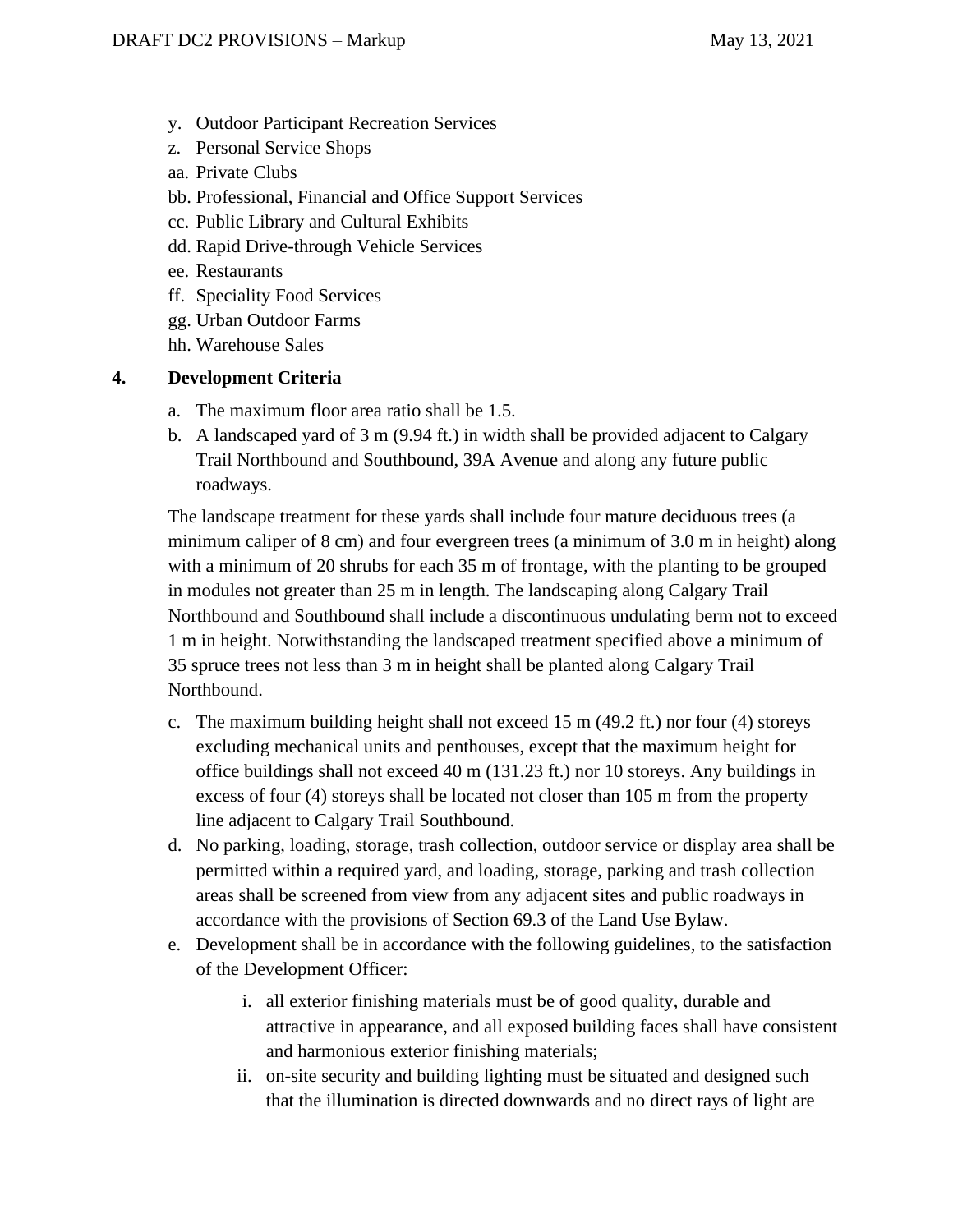directed outward from the site;

- iii. all mechanical equipment on the roof of any building shall be concealed by screening in a manner compatible with the architectural character of the building, or concealed by incorporating it within the building roof; and
- iv. that any buildings with a wall exceeding 30 m in length shall comply with the following guidelines:
	- A. the roof-line and building facade shall include design elements and variations that reduce the perceived mass of the building and add architectural interest;
	- B. the exterior wall finishing materials shall be predominately composed of light earth tone or muted colours and consist of brick, pre-cast concrete, textured concrete, stone, glazing or stucco, with pre-finished metal or wood limited to use as an accent; and
	- C. the provision of landscaping to minimize the perceived mass of the building and create visual interest.
- d. Signs shall be allowed in this District as provided for in Schedule 79D and in accordance with the general provisions of Sections 79.1 to 79.9 inclusive of the Land Use Bylaw.
- e. Developments in this district shall be evaluated with respect to compliance with the General Development Regulations of Sections 50 to 79 inclusive of the Land Use Bylaw. Notwithstanding Section 69.2.7, the Development Officer shall not release the Landscaping Bond until an inspection of the site has demonstrated that the landscaping has been well-maintained and in a healthy condition two growing seasons after completion of the landscaping.
- f. The Development Officer may grant relaxations to the regulations contained in Sections 50 through 79 of the Land Use Bylaw and the provisions of this District if, in his opinion, such a variance would be in keeping with the General Purpose of the District and would not adversely affect the amenities, use and enjoyment of neighbouring properties.
- g. The Development Officer shall require, as a condition of approval, that the applicant provide an irrevocable letter of credit or a performance bond, in the amount of 100% of the established landscaping cost, the conditions of a security being that:
	- i. if the landscaping is not completed in accordance with the provisions of this District and the landscaping plan, within one growing season after the completion of the development, then the amount fixed shall be paid to the City, for its use absolutely;
	- ii. the Development Officer shall not release the Landscaping Bond until an inspection of the site has demonstrated that the landscaping has been well maintained and is in a healthy condition two growing seasons after completion of the landscaping.